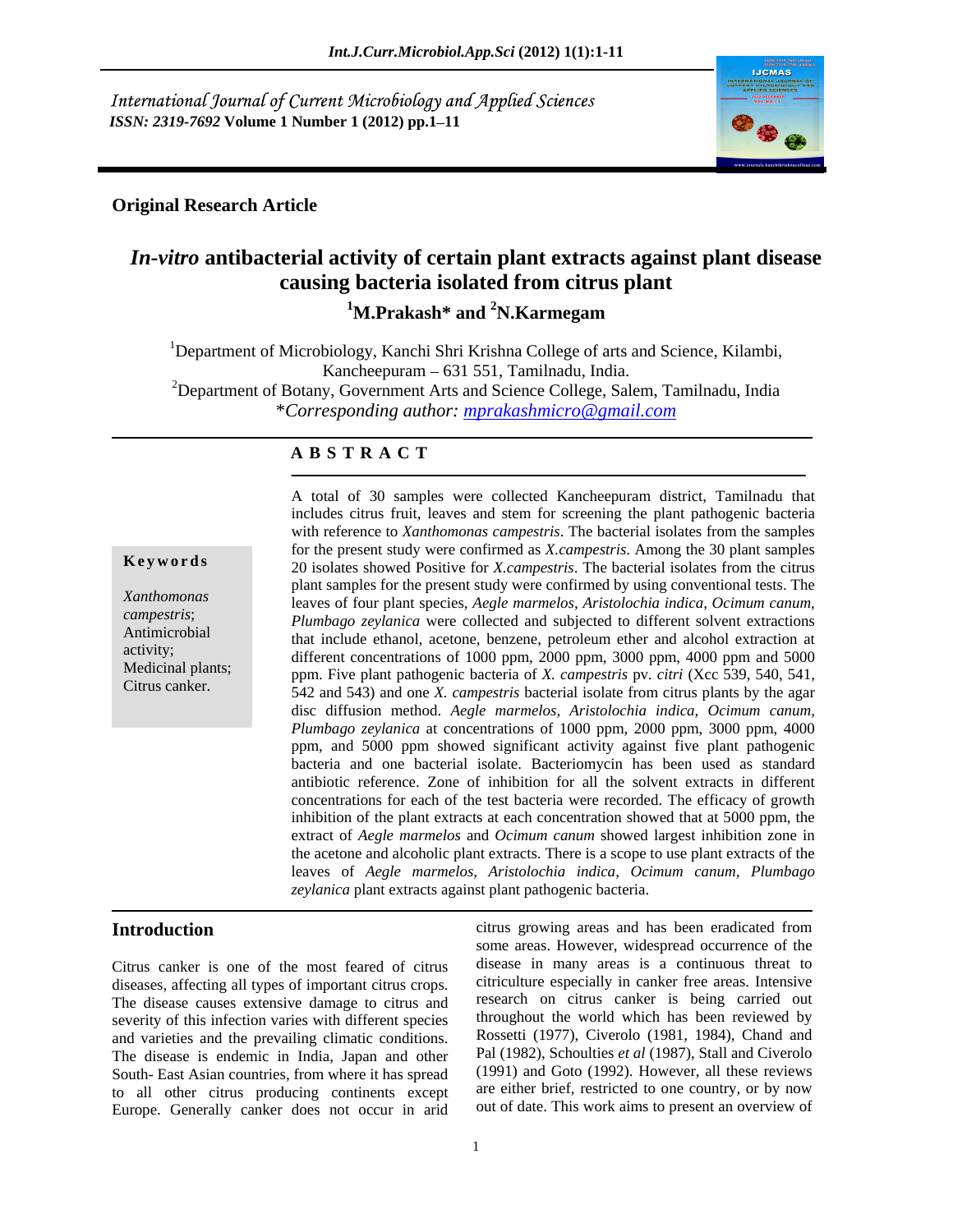citrus canker worldwide with special reference to India. nonbiodegradability and known to have residual

countries. Several pathotypes have been described range in addition to certain genotypic as plant metabolites are eco-friendly. characteristics (Brunings and Gabriel, 2003).

Owing to technology evolution, chemical substance pesticides, that make excellent leads for new is a necessary part in agricultural production pesticide development (Newman *et al*., 2000). The processes, because they are used to inhibit plant potential of higher plants as a source of new drugs pathogens which are important enemies of is still largely unexplored. Hence, last decade agricultural products. However, chemical witnessed an increase in the investigation on plants substances not only afford damage to environment, as a source of new biomolecules for human disease but they provide direct effect to human as well. management Traditionally plants have been well Hence, mitigation of chemical substances using is exploited by man for the treatment of human the best path to solve these problems. The diseases, Ayurveda is a good example, but not medicinal plant extracts is one of the interesting much information is available on the exploitation of ways to substitute chemical substances for plant wealth for the management of plant diseases, inhibition of plant pathogens which does not render especially against phytopathogenic bacteria and wicked problems to environment and living being fungi. Hence the present study is carried out to

Traditional medicines play an important role in health services around the globe. About three quarter of the world's population relies on plants and plant extracts for healthcare. India has an extensive forest cover, enriched with plant diversity. The subcontinent is rich in medicinal plants and is one of the richest countries in the world as regards genetic resources of medicinal<br>plants. Moreover the agro climatic conditions are infected citrus plant leaf stem and fruit which show novel drugs from traditional medicine offers new Xanthomonas campestris ooze out from the

Bacteria cause severe damage to stored food are associated with heavy loss of grains, fruits, were recorded. vegetables and other plant products during picking, transit and storage rendering them unfit for human The sample for analysis of bacterial angular leaf Galvano *et al*., 2001). Many plant pathogens, which were generally managed by synthetic chemicals, which were considered both efficient and effective. The continuous use of these synthetic bactericides

Citrus bacterial canker (CBC) is an economically 1986). Pesticide pollution of soil and water bodies important disease in many tropical and subtropical is well documented (Nostro *et al*., 2000). Hence in within the genus *Xanthomonas* primarily plant disease management has become important distinguished by their geographical origin and host viable component of Integrated Pest Management, and fungicides started unraveling toxicity to cause pollution (Pimentel and Levitan, recent time application of plant metabolites for

in the world. isolate, identify the plant pathogen from citrus Plants have been formed the basis of natural canker disease and subjected to antimicrobial activity by using medicinal plants.

# **Materials and Methods**

## **Sample collection**

plants. Moreover the agro climatic conditions are infected citrus plant leaf, stem and fruit which show conducive for introducing and domesticating new early stage of the disease symptom to avoid some exotic plant varieties (Krishnaraju *et al.*, 2005). saprophytic microorganisms that grow in tissues Several plants have been used in Plant diseases killed by the primary pathogen (Takahashi, 1984). (Premanathan *et al.,* 2000). The rational design of The vascular citrus canker bacteria like prospects in modern plant disease management. diseased tissue. Therefore, ooze/exudate samples commodities, plants and fruits. Among different screw-capped vials according to Takahashi (1984). species of bacteria, *Xanthomonas* sp. and fungi Each sample was labeled and all information *Aspergillus* sp*. Fusarium* sp*. and Penicillium* sp. including date, location, and part of plant name Citrus leaves, stem and fruit samples were collected from different areas. Samples were taken from *Xanthomonas campestris* ooze out from the were taken in the field using toothpick and then suspended in sterilized distilled water in half filled were recorded.

consumption by producing mycotoxins and spot on plants with symptoms can be generally affecting their nutritive value (Miller, 1995; leaves with young water soaked spots when cause severe damage to plants especially citrus, In the case of suspected systemic infections it is possible, or dry spots and with or without exudates. necessary to analyse tissue from the crown of the plants.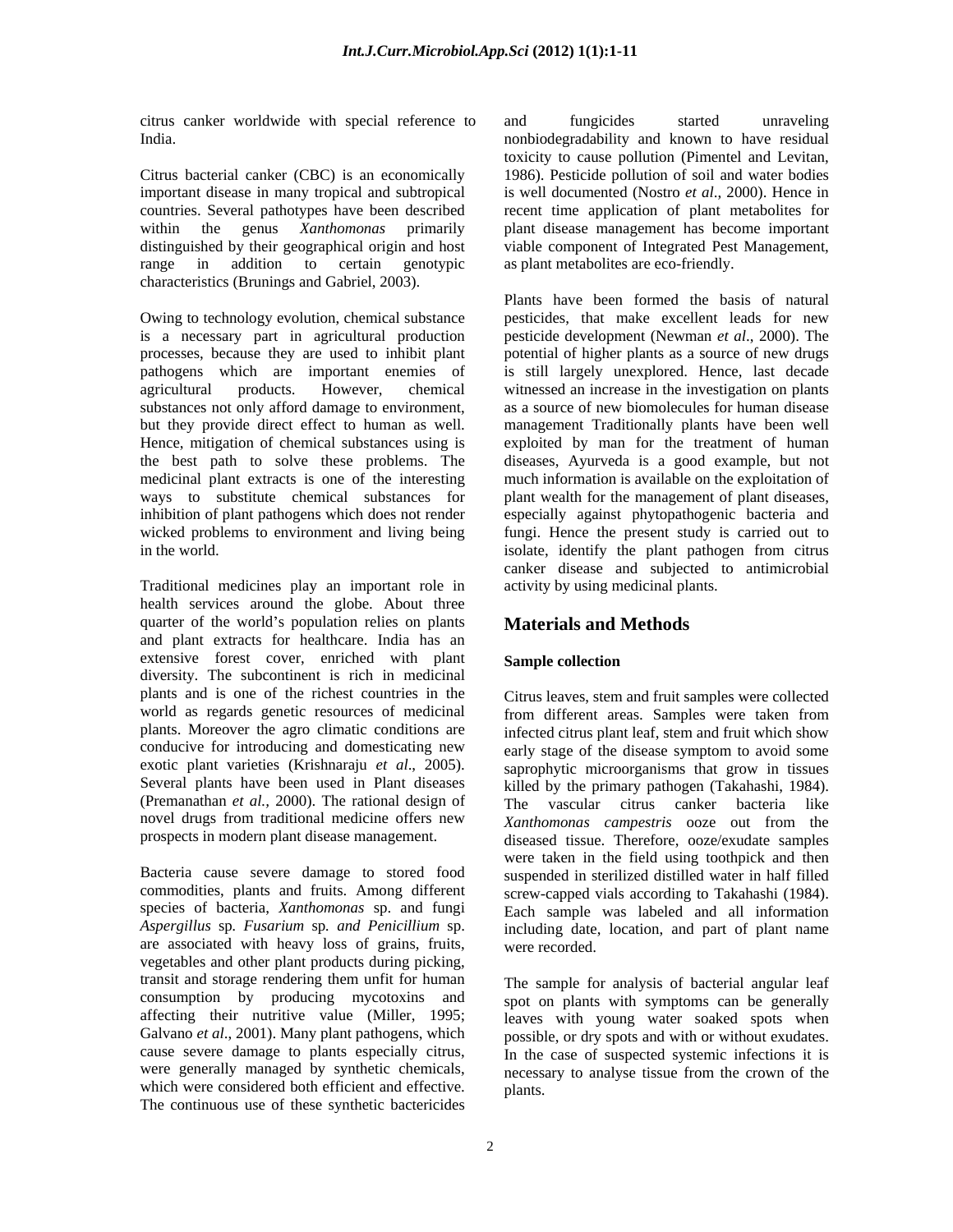The samples are prepared using a general procedure with safranin, washed and examined under valid for isolation and identification of microscope using oil immersion objective. Isolates *Xanthomonas* sp. Select plants with young that appeared pink, Gram negative bacteria were symptoms (water soaked spots in the lower part of the leaves). Externally disinfect the parts to analyse with 70% ethanol aseptically excise 0.1 g from each leaf containing water soaked spots. If the plants leaves keeping the mortar and pestle, carefully rinse on Asparagine medium (Asparagine, 0.5g; distilled water. Take 0.1 g per sample from the

symptoms of bacterial diseases from different locations. Isolation was performed by cutting from the margins of spots with a sterile razor blade. a test tube containing 2 ml sterile water. Loop full of the resulting aqueous suspension was streaked

### **Isolation and Preservation**

After incubation, a loopful of the suspension was streaked on YPSA plates (Yeast extract, 5g; Each isolate was streaked on nutrient agar with 5% cultured and pure bacterial colonies were differentiate Xanthomonas campestris from other

### **Morphological and Biochemical Tests**

### **Gram staining reaction**

following the staining procedure in Schaad (1988). First, thinly spread bacterial smear was prepared on applying drop by drop until no more color flows the pigment extract reaches 0.4 at 443 nm. 5µl of

**Sample preparation Sample preparation Sample preparation state s** and **proparation state s** and **proparation s** and **proparation s** and **proparation s** and **proparation s proparation s proparatio** slides were counter stained for about 10 seconds subjected for further tests.

### **Growth on Asparagine medium**

show vascular symptoms cut the roots and the All Gram-negative isolates were allowed to grow the cut plants under tap water and then disinfect KH2PO2, 0.1g; MgSO4.7H2O, 0.2g; KNO3, 0.5g; them by immersion for 1 min in 70% ethanol and CaCl2, 0.1g; NaCl, 0.1g and agar, 12-15g (for rinse each plant separately three times in sterile plates) in 1 liter distilled water with pH 7 and leaves or mortar and pestle and add 9 ml of PBS. 72 hours with out any other carbon and nitrogen Bacteria were isolated from aerial part (fruits, diagnostic test for *Xanthomonas* because they are leaves, and stem) of citrus exhibiting characteristic not able to grow on it while others like yellow locations. Isolation was performed by cutting grow on it. The growth of the bacteria on surface-disinfested plant materials into small pieces Asparagine agar plates and broth was recorded and The cut plant tissue was inserted into and soaked in medium were taken for further tests. In all cases, onto standard medium. Plates were incubated at formerly showed yellowish mucoid growth and 27°C for 2-5 days. found grown alone on YPSA medium initially were on Asparagine medium (Asparagine, 0.5g; CaCl2, 0.1g; NaCl, 0.1g and agar, 12-15g (for autoclaved at 121°C for 15 minutes) at 28°C for 48 sources (Dye and Bradbury, 1984). This is used as a Enterobacteriaceae and many Pseudomonads can those isolates that were unable to grow on the uninoculated medium was taken as negative control. Isolates that grew on Asparagine but which included in further tests.

### **Growth on Nutrient agar with 5% Glucose**

Peptone, 10g; Sucrose, 20g; Agar, 12-15g in 1liter glucose (Nutrient agar, 23g; 5% Glucose in 1 liter distilled water with pH 7.4 and autoclaved at 121o distilled water with PH 7 and autoclaved at 121°C C for 15 minutes). The plates were incubated at for 15 minutes) and incubated at 28°C for 48-72 28°C for 48-72 hours according to Schaad (1988). hours. Mucoid and yellow colony growth on this Bacterial colonies from each plate were further sub medium is one of the characteristics that transferred to YPSA slants incubated at 28°C for *Xanthomonas* species (Dye and Bradbury, 1984). 48-72 hours and preserved at 4°C for further work. Therefore the growth and colony color of each Each isolate was streaked on nutrient agar with 5% differentiate *Xanthomonas campestris* from other isolate was recorded.

### **Presence of Xanthomonadin pigment**

The Gram-reaction of each isolate was determined incubated at  $28^{\circ}$ C for 48 hours. About 2-3 loop full a clean slide, dried in air and fixed by heating. The boiling water bath until the pigment was removed. dried smear was flooded with crystal violet solution The suspension was then centrifuged at 13,000 rpm for one minute and washed in tap water for few for 15 minutes to remove cell debris. The seconds. It was again flooded with iodine solution supernatant was decanted and the methanol was for one minute and washed and blot-dried. It was allowed to evaporate by keeping theethanol extract then decolorized with 95% ethyl alcohol by in 50-60°C water bath until the optical density of Each isolate was streaked on nutrient agar and colonies of each bacterial isolate were transferred to 3 ml of ethanol in test tubes and were placed in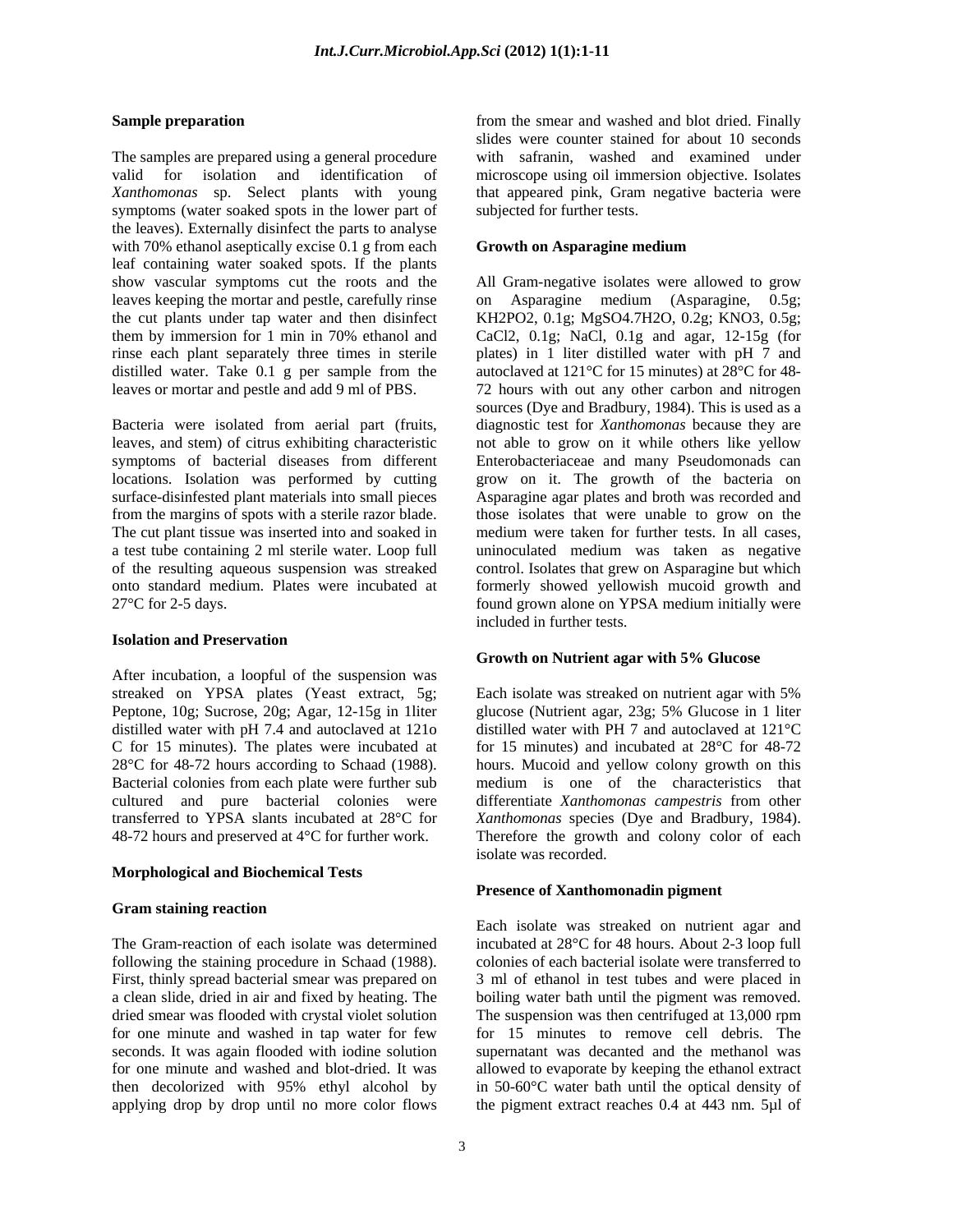while wet. A yellow spot with an average Rf value hours. of 0.45 was taken as positive for the presence of the pigment (Schaad, 1988). After 48 hours, the extract of each plant was

(0%) nutrient broth was used as positive control and uninoculated broth of each salt concentration was used as negative control and the presence or **Preparation of stock solution** absence of growth was recorded.

# **Antibacterial activity against plant pathogenic**

| <b>Plants selected</b> | Major class of<br>phytochemical(s) present |
|------------------------|--------------------------------------------|
| Aegle marmelos         | Terpenoid                                  |
| Aristolochia indica    | Polyphenol                                 |
| Ocimum canum           | Terpenoid                                  |
| Plumbago zeylanica     | Ouninone                                   |

The leaves of the plants above listed were collected largely in polythene bags and immediately transported to the laboratory for processing.

The leaves of the plants collected were individually washed with tap water, blotted with filter paper and spread over news paper for air drying under shade. After complete dryness, the flowers of individual plants were powdered using a mixer grinder. A known quantity of leaves powder (50 g) of each **Antimicrobial assay**<br>plant was taken in five 250 ml conical flask and **Microorganisms used** plant was taken in five 250 ml conical flask and added with 100 ml of ethanol (85%), acetone(85%), petroleum ether(85%), benzene(85%) and alcohol

phytochemicals because it has the ability to Kanchipuram which were originally obtained from

each extract was spotted on a precoated, silica gel dissolve the phytochemical compounds like plates and a total 25µl was spotted. The silica gel tannins, polyphenols, flavonols, terpenoids and plates were developed in ethanol solvent. The alkaloids (Silva *et al*., 1997). The solvents-leaves solvent was allowed to move approximately 10 cm. powder mixtures were kept at room temperature for and the yellow spots were marked with a pencil 48 hours and rapidly stirred using glass rod every 8 hours.

**Salt Tolerance Exclude the leaves powder. Then each filtrate was Salt Tolerance** *exclude the leaves powder. Then each filtrate was* Isolates were inoculated to nutrient broth with 0%, solvent gets evaporated. A greasy final material 1%, 2%, 3%, 4% and 5% NaCl concentration to evaluate their salt tolerance. Inoculated salt free transferred to screw cap bottles and stored under filtered through Whatmann No.1 filter paper to kept in beaker on a water bath at 45ºC until the (Crude extract) obtained for each plant was refrigerated (4°C) condition till use.

### **Preparation of stock solution**

**bacteria bacteria alcohol** crude extract was carefully taken in a **Selection of plants added** to dissolve the ethanolic crude extract, 5ml Based on the literature of plants were selected on extract, 5ml of petroleum ether was added to the presence of different groups of phytochemical dissolve the petroleum ether crude extract, 5ml of the presence of different groups of phytochemical dissolve the petroleum ether crude extract, 5ml of compounds. They are, benzene was added to dissolve the benzene crude **Plants selected phytochemical(s) present** drops of emulsifier (Triton-X100) were added to **Major class of**  the alcohol crude extracts separately. One or two *Aegle marmelos*<br> *Aristologhia indica*<br> **Aristologhia indica**<br> **Completely** dissolve all the crude extract. Then it *Aristolochia indica* Polyphenol *Ocimum canum* Terpenoid Terpenoid Was made up to 200 ml by adding district water. *Plumbago zeylanica* Quninone **This forms the stock solution of 1000 ppm** (i.e., **Collection of selected plants dissolve and made up to 200 ml of distilled water Preparation of crude extract** crude extract dissolves and made up to 200 ml of **Solvent extraction Solvent extraction Solvent extraction Solvent extraction Solvent extraction** By using digital electronic balance, 200 mg of each ethanol, acetone, petroleum ether, benzene and standard measuring flask and 5ml of ethanol was of acetone was added to dissolve the acetone crude extract, 5ml of petroleum ether was added to extract and 5 ml of alcohol was added to dissolve was made up to 200 ml by adding distilled water. 1mg/ml). For 2000 ppm, 400 mg of crude extract (i.e., 2mg/ml). For 3000 ppm, 600 mg of crude extract dissolve and made up to 200 ml of distilled water (i.e., 3mg/ml). For 4000 ppm, 800 mg of crude extract dissolve and made up to 200 ml of distilled water (i.e., 4mg/ml). For 5000 ppm, 1g of distilled water (i.e., 5mg/ml).

> For the antimicrobial assay using individual plant extract, the stock solution of 1000, 2000, 3000, 4000 and 5000 ppm was directly used.

### **Antimicrobial assay Microorganisms used**

(85%) separately (Karuppusamy *et al.*, 2001, *Xanthomonas campestris* pv. citri. 539, 540, 541, Prakash *et al.*, 2006a, 2006b). 542 and 543 maintained in the Laboratory of Solvent was used for the extraction of College of Arts and Science, Kilambi, Five selected plant pathogenic strains namely Department of Microbiology, Kanchi Shri Krishna College of Arts and Science, Kilambi,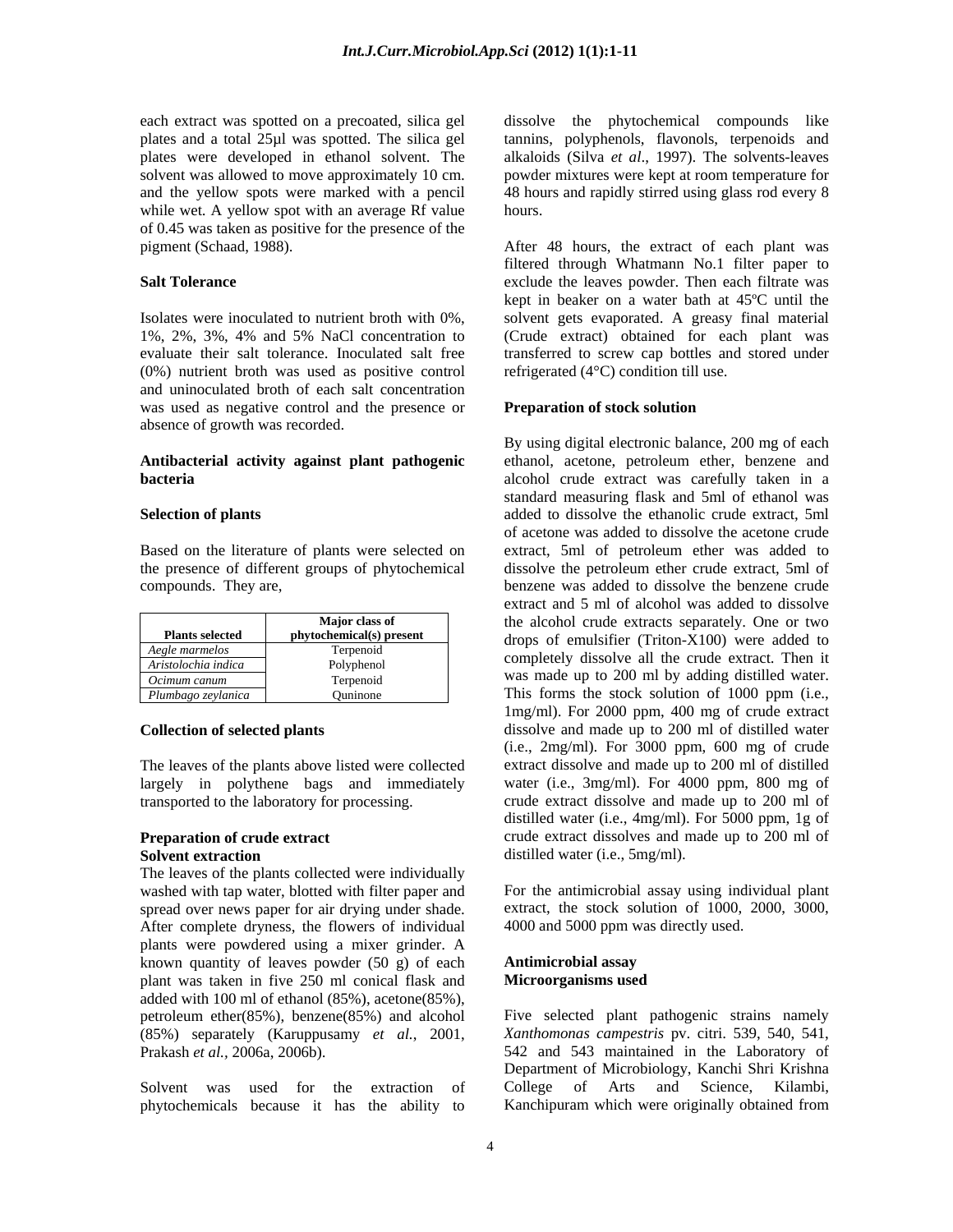### **Kirby Bauer Disc Diffusion Technique**

(Bauer *et al*., 1966).

allowing a distance of 2-4 mm between each disc and sterilized in a hot air oven at 160ºC for 1 hour. emulsifier at 20µl/disc. Preparation of plates:

Trypticase Soy Agar (TSA) were swabbed with broth culture of each test bacteria in separate plates by using sterile swab. Over this, prepared antimicrobial discs were placed under aseptic Bacteriomycin (1000, 2000, 3000, 4000 and 5000 ppm) were simultaneously maintained. Also the discs without plant extract (discs prepared using  $200$  ml distilled water  $+ 5$  ml appropriate  $+$  one or two drops of emulsifier) were also maintained as plates were then incubated at 37ºC for 24hours and the zone of inhibition (IZ) was measured in diameter (cm) around the discs and recorded. The **Antibacterial test by agar disc diffusion method** assays were performed with three replicates.

# **Morphology and biochemical characteristics of**

leaf, stem and fruit were collected for the study from different places of Kancheepuram town, Tamilnadu. There were 30 samples collected in this present study for the identification of citrus canker causing

the Microbial Type Culture Collection (MTTC) of The phenotypic characteristics of bacterial isolate Institute of Microbial Technology (IMTECH), from citrus plants indicated in Table 2. Preliminary Chandigarh were used for the present study. identification of the isolates was performed by conventional tests.

This technique was used to test the sensitivity of previously described to confirm speciation, including selected test organisms to the ethanolic extracts production of acid in the presence of Lactose, individually and in combination as described above mannitol, fructose, glucose, mannose and sucrose Additional biochemical tests were performed as (Table.1).

**Preparation of antimicrobial disc using crude** Among the30 samples 20 isolates showed Positive **extracts** for *Xanthomonas campestris* (isolate.1). The highest Discs of 5 mm in diameter from a sheet of filter samples. Results on each sample showed positive for paper were punched out, placed in petridishes three samples and their distribution of isolates were isolates were obtained in citrus fruits and leaves tabulated in Table-2.

After allowing the disc to cool, 20  $\mu$ l (0.02 ml) of Among the 20 isolates bacterial isolate.1 were each test solution was added on to each disc and subjected to antimicrobial sensitivity test. Different then the discs were dried at 37ºC in an incubator for solvents extracts of the plant leaves includes *Aegle*  one hour (Cheesbrough, 1984). For control set, the *marmelos*, *Aristolochia indica*, *Ocimum canum* and discs were added with distilled water (200 ml) *Plumbago zeylanica* showed antimicrobial activity containing 5ml of appropriate + 2 drops of against bacterial isolate.1 and plant pathogenic bacterial strain (Table.3-6).

The Petri plates of 100mm diameter with The results revealed that the ethanolic extract of conditions. Four discs of each extract were placed pathogenic bacteria. The ethanolic extracts of *Aegle*  in squares. Control sets with a standard antibiotic *marmelos* and *Ocimum canum* at 4000 and 5000 ppm ppm) were simultaneously maintained. Also the strains and low inhibition zone showed at 1000 and *Aegle marmelos* at all concentrations inhibited *X.campestris strains* and *Aristolochia indica, Ocimum canum* and *Plumbago zeylanica* at 1000, 2000, 3000, 4000, and 5000 ppm inhibited the plant showed an inhibition effect against *X. campestris* 2000 ppm (Table.3-6).

two drops of emulsifier) were also maintained as Antibacterial reference standard, Bacteriomycin had another set of control for each test organism. The equal effect on *X. campestris* bacterial isolate and *X*. *campestris* strains tested (Table.7).

**Results** *Aristolochia indica*, *Ocimum canum, Plumbago* **bacterial isolate** against Five plant pathogenic bacteria of *X.*  A total of 30 samples of citrus plant parts include 544) and one X. *campestris* bacterial isolate from In the present study, the extracts of *Aegle marmelos, zeylanica* at concentrations of 1000 ppm, 2000 ppm, 3000 ppm, 4000 ppm, and 5000 ppm were tested *campestris* pv. *citri* (*Xcc 5*39, 540, 541, 542, 543 and 544) and one *X. campestris* bacterial isolate from citrus plants by the agar disc diffusion method.

*Xanthomonas campestris* bacteria. revealed that the leaf extracts of four plants in Data on the effects of plant extracts on *Xcc 539* are given in Figure 1 and Table 1. In *Xcc 5*39, the results different solvents and all concentrations were most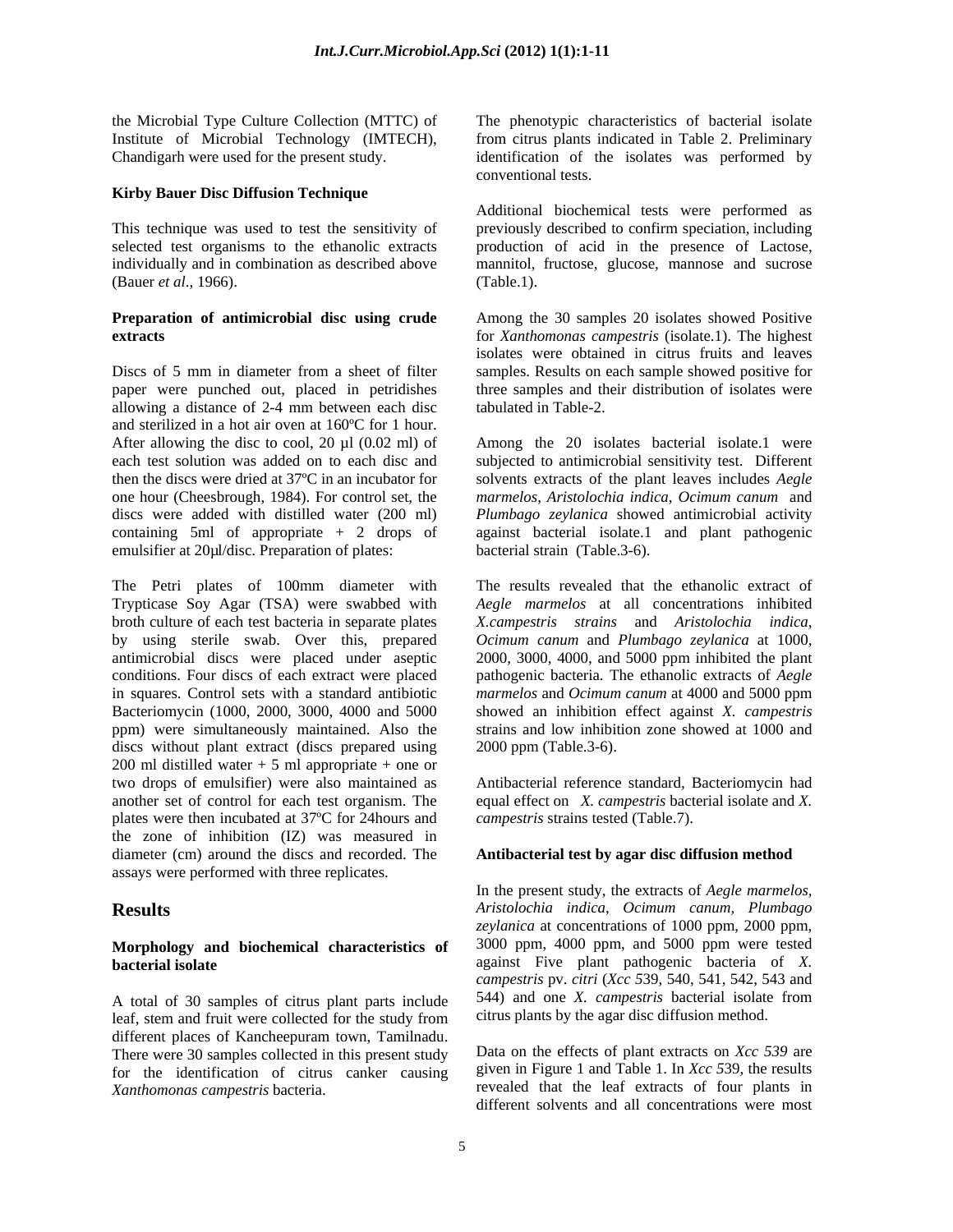an inhibition effect against *Xcc 5*39 at 4000 and 5000

The efficacy of growth inhibition of the plant extracts

control) at 5,000 ppm revealed that four plant extracts were not significantly different from bacteriomycin. Plant extracts, namely *Aegle marmelos*, *Ocimum*  3000 ppm showed higher inhibition effect than

given in Table 5. In *Xcc* 543, the results revealed that the ethanolic extract of *Aegle marmelos* at all

and *Ocimum canum* at 5000, showed a highest inhibition effect against this plant pathogenic

extracts showed the largest inhibition zone (2.9 cm); ethanolic extracts of *Ocimum canum* showed an 3,000 ppm, the ethanolic and actone extracts of

effective and could inhibit *Xcc 5*39. The leaf extracts *Plumbago zeylanica* showed the highest inhibition of *Aegle marmelos* and *Ocimum canum* also showed zone (2.6 cm) and At 1,000 ppm, the ethanolic and ppm but low inhibition zone showed at 1000 and *canum* showed a highest inhibition zone of 1.9 cm 2000 ppm. The efficacy of crude extracts varied but the other extracts such as and *Aristolochia indica* according to the concentration levels. *and Plumbago zeylanica* moderate inhibition of the petroleum ether extracts *Aegle marmelis* and *Ocimum*  growth of Xcc 543.

at each concentration showed that at 5000 ppm, the The growth inhibition of these plant extracts against *Aegle marmelos* and *Ocimum canum* ethanolic *Xcc* 543 compared to bacteriomycin (positive extracts showed the largest inhibition zone (2.8 cm); control) at 5000 ppm showed that eight plant extracts, At 5,000 ppm, the *Ocimum canum* ethanolic extract (petroleum ether and benzene extracts of *Aegle*  showed the largest inhibition zone (2.6 cm). *marmelos* and *Ocimum canum* at 3000ppm; ethanolic The growth inhibition of these plant extracts against *Ocimum canum* at 4000ppm; ethanolic and alcoholic *Xcc* 539 compared to bacteriomycin (positive extractsof *Aegle marmelos* and *Ocimum canum* at and alcoholic extracts of *Aegle marmelos* and 5000ppm), were equal amount of inhibition occurred when compared to bacteriomycin.

*canum and Plumbago zeylanica* at 5000 ppm, Data on the effects of plant extracts on *Xcc* 544 are *Ocimum canum* at 4000 ppm and *Aegle marmelos* at given in Figure 5 and Table 5. In *Xcc* 543, the results bacteriomycin. at all concentrations inhibited *Xcc 544* and Data on the effects of plant extracts on *Xcc* 543 are *zeylanica* at 1000, 2000, 3000, 4000, and 5000 ppm revealed that the ethanolic extract of *Aegle marmelos Aristolochia indica, Ocimum canum* and *Plumbago* inhibited this plant pathogenic bacteria.

concentrations inhibited *Xcc 543* and *Aristolochia*  Extracts of *Aegle marmelos* and *Ocimum canum* at *indica, Ocimum canum* and *Plumbago zeylanica* at 5000 ppm showed a highest inhibition effect against 1000, 2000, 3000, 4000, and 5000 ppm inhibited this this isolate. Acetone and alcoholic extracts of plant pathogenic bacteria. *Ocimum canum* inhibited *X. campestris* bacterial Ethanolic and alcoholic extracts of *Aegle marmelos* ppm. The efficacy of crude extracts varied according isolate at 5000 ppm but low at 1000, 2000 and 3000 to the concentration levels and different solvents.

bacteria. *Aegle marmelos* and *Ocimum canum* The efficacy of growth inhibition of the plant extracts ethanolic extracts inhibited *Xcc* 543 at 1000 ppm but at each concentration showed that at 5000 ppm, the low inhibition at other solvents. The efficacy of crude ethanolic extracts of *Aegle marmelos* and *Ocimum*  extracts varied according to the concentration levels canum showed the largest inhibition zone (2.9 cm); and different solvents. At 4000 ppm, the *Aegle marmelos* and *Ocimum*  The efficacy of growth inhibition of the plant extracts At 3000 ppm, the petroleum ether, acetone and at each concentration showed that at 5000 ppm, the alcohol *Ocimum canum* extract showed the highest *Aegle marmelos* and *Ocimum canum* ethanolic inhibition zone (2.5 cm) and At 1000 ppm, the At 5000 ppm, the *Aristolochia indica* alcohol extract inhibition zone of 2.2 cm but the other extracts such showed the highest inhibition zone (2.6 cm); At as *Aegle marmelos indica* and *Plumbago zeylanica canum* showed the highest inhibition zone (2.7 cm); ethanolic extracts of *Ocimum canum* showed an showed low inhibition on *Xcc* bacterial isolate.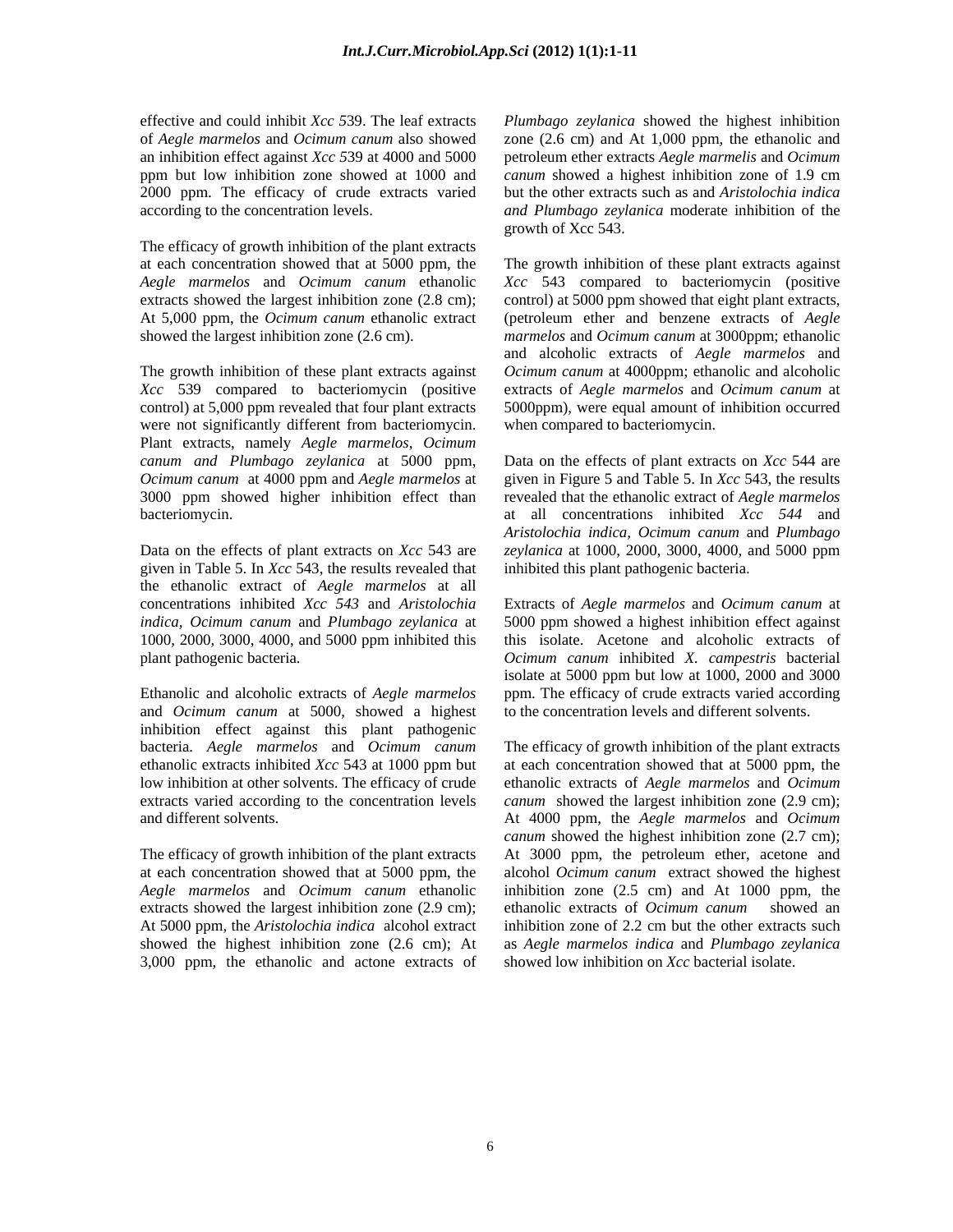| PLANT EXTRACTS      | <b>SOLVENTS</b> |                  |                     |                                         |                                     | <b>MEAN INHIBITION ZONE DIAMETER <math>(CM)^1</math></b> |
|---------------------|-----------------|------------------|---------------------|-----------------------------------------|-------------------------------------|----------------------------------------------------------|
| <b>USED</b>         | <b>USED</b>     |                  |                     |                                         | <b>CONCENTRATION (PPM)</b>          |                                                          |
|                     |                 | 1000             | $\overline{2000}$   | 3000                                    | 4000                                | 5000                                                     |
|                     | Ethanol         | 1.9a             | 2.2                 | 2.3                                     | 2.5                                 | 2.8                                                      |
|                     | Acetone         | 1.6d             | 1.9                 | 2.0                                     | 2.1                                 | 2.4                                                      |
| Aegle marmelos      | Petroleum ether | 1.9a             | 2.1                 | 2.2                                     | 2.4                                 | 2.6                                                      |
|                     |                 | 1.7 <sub>b</sub> | 2.0                 | 22                                      | 2.4                                 | 2.7                                                      |
|                     | Benzene         |                  | $\Omega$            | $\mathcal{L}$ . $\mathcal{L}$<br>$\sim$ | $\cap$ $\subset$                    |                                                          |
|                     | Alcohol         | 1.8              | $\angle$ . $\angle$ |                                         |                                     | 2.6                                                      |
|                     | Ethanol         | 1.7 <sub>b</sub> | 1.9                 | 2.0                                     | 22<br>$\angle$ . $\angle$           | 2.3                                                      |
|                     | Acetone         | 1.6d             | 1.8                 | 2.0                                     | 2.1                                 | 2.4                                                      |
| Aristolochia indica | Petroleum ether | 1.5              | 1.9                 | 2.0                                     | 22<br>$\angle$ . $\angle$           | 2.3                                                      |
|                     | Benzene         | 1.6              | $1.7\,$             | 1.9                                     | 22<br>4.4                           | 2.4                                                      |
|                     | Alcohol         | 1.4              | 1.8                 | 1.9                                     | $\bigcap$ 1<br>$\sim$               | 2.3                                                      |
|                     | Ethanol         | 1.8              | 2.0                 | 2.2                                     | 2.3                                 | 2.6                                                      |
|                     | Acetone         | 1.6              | 1.9                 | 2.0                                     | 2.1                                 |                                                          |
| Ocimum canum        | Petroleum ether | 1.7 <sub>b</sub> | 2.0                 | 2.1                                     | 2.2                                 | $\frac{2.5}{2.6}$                                        |
|                     | Benzene         | 1.8              | 1.9                 | 2.2                                     | 22<br>$\mathcal{L}$ . $\mathcal{L}$ | 2.4                                                      |
|                     | Alcohol         | 1.4              | 1.8                 | 2.0                                     | $\bigcap$ 1                         | 22<br>$\mathcal{L}$ . $\mathcal{L}$                      |
|                     | Ethanol         | 1.5              | 1.8                 | 1.9                                     | 2.1                                 | 2.2                                                      |
|                     | Acetone         | 1.4              | 1.8                 | 1.9                                     | 2.0                                 | 2.2                                                      |
| Plumbago zeylanica  | Petroleum ether | 1.5              | 1.7                 |                                         | 22                                  | 2.4                                                      |
|                     |                 | 1.6              | $1.7\,$             | 2.0<br>1.9                              | $\angle$ . $\angle$<br>2.0          | 2.1                                                      |
|                     | Benzene         |                  |                     |                                         | $\gamma$ 1                          |                                                          |
|                     | Alcohol         | 1.4              | 1.8                 | 1.9                                     | $\sim$                              | 2.2                                                      |

**Table 1.** Antibacterial activity of four plant extracts in different solvents against *X. campestris*  pv. *citri* 540 by agar disc diffusion method.

(Values are mean of three replicates)<br><sup>1</sup>Means with the same letter superscript is not significantly different at 5% level by t test

**Table 2.** Antibacterial activity of four plant extracts in different solvents against X. campestris pv. *citri* 540 by agar disc diffusion method.

| <b>PLANT EXTRACTS</b> | <b>SOLVENTS</b> |      |                                           |                                     | MEAN INHIBITION ZONE DIAMETER $(\text{CM})^1$ |                           |
|-----------------------|-----------------|------|-------------------------------------------|-------------------------------------|-----------------------------------------------|---------------------------|
| <b>USED</b>           | <b>USED</b>     |      |                                           |                                     | <b>CONCENTRATION (PPM)</b>                    |                           |
|                       |                 | 1000 | 2000 3000                                 |                                     | 4000                                          | 5000                      |
|                       | Ethanol         | 2.2  | 2.4                                       | 2.5                                 | 2.7                                           | 2.9                       |
|                       | Acetone         | 2.0  | 2.1                                       | 2.5                                 | 2.6                                           | 2.8                       |
| Aegle marmelos        | Petroleum ether | 2.1  | 2.2                                       | 2.4                                 | $2.5\,$                                       | 2.7                       |
|                       | Benzene         | 1.9  | 2.3                                       | $2\Delta$<br>2.4                    | 2.5                                           | 2.7                       |
|                       | Alcohol         | 2.0  | 2.4                                       | 2.5                                 | 2.6                                           | $\gamma$ o                |
|                       | Ethanol         | 1.5  | 1.7                                       | 1.9                                 | 2.2                                           | 2.5                       |
|                       | Acetone         | 1.4  | 1.8                                       | 1.9                                 | 2.0                                           | 2.3                       |
| Aristolochia indica   | Petroleum ether | 1.5  | 1.7                                       | 2.0                                 | 2.1                                           | 2.3                       |
|                       | Benzene         | 1.6  | 1.7                                       | 1.8                                 | $2.0\,$                                       | $\bigcap$ 1<br>$\Delta$ . |
|                       | Alcohol         | 1.4  | 1.8                                       | 1.9                                 | 2.1                                           | 2.5                       |
|                       | Ethanol         | 1.9  | 2.2                                       | 2.3                                 | 2.4                                           | 2.8                       |
|                       | Acetone         | 1.7  | 1.8                                       | 1.9                                 | 2.1                                           | 2.4                       |
| Ocimum canum          | Petroleum ether | 1.9  | 2.1                                       | 2.2                                 | 2.4                                           | 2.6                       |
|                       | Benzene         | 1.8  | 21<br>$\mathcal{L}$ .1                    | 22<br>$\mathcal{L}$ . $\mathcal{L}$ | $2.5\,$                                       | 2.8                       |
|                       | Alcohol         | 1.8  | $\Omega$<br>$\mathcal{L}$ . $\mathcal{L}$ |                                     | 2.4                                           | $\gamma$ $\tau$           |
|                       | Ethanol         | 1.6  | 1.9                                       | 22<br>$\mathcal{L}$ . $\mathcal{L}$ | 2.4                                           | 2.6                       |
|                       | Acetone         | 1.5  | 1.8                                       | 2.0                                 | 2.1                                           | 2.4                       |
| Plumbago zeylanica    | Petroleum ether | 1.5  | 1.7                                       | 2.0                                 | 2.2                                           | 2.5                       |
|                       | Benzene         | 1.6  | 1.7                                       | $\Omega$<br>4.4                     | 2.4                                           | 2.6                       |
|                       | Alcohol         | 1.6  | 1.9                                       | 2.2                                 | 2 <sub>2</sub>                                | 25                        |

(Values are mean of three replicates)  ${}^{1}$ Means with the same letter superscript is not significantly different at 5% level by t test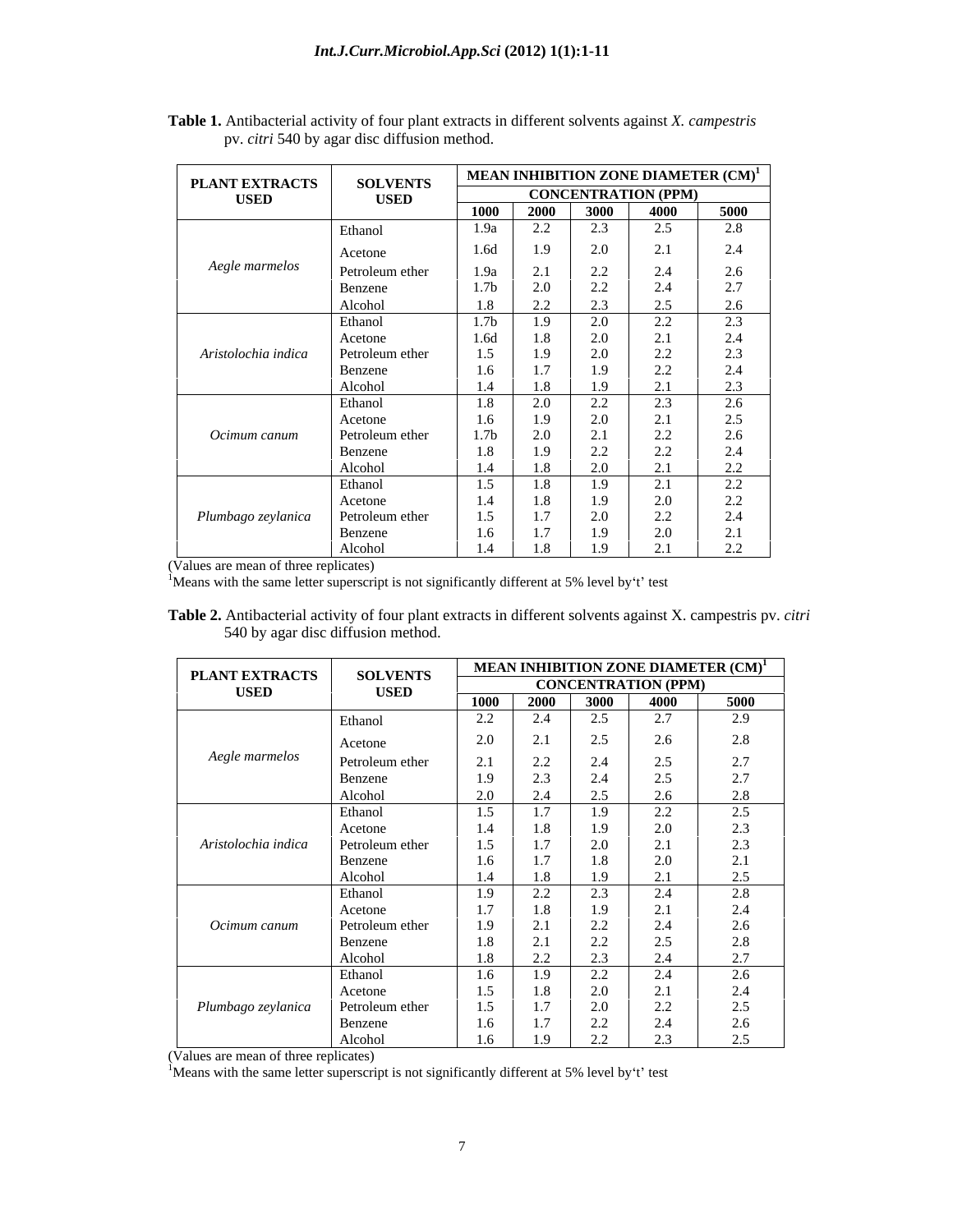| <b>PLANT EXTRACTS</b> | <b>SOLVENTS</b> |                       |                  |                                     |                            | MEAN INHIBITION ZONE DIAMETER $\mathrm{CM}^{1}$ |
|-----------------------|-----------------|-----------------------|------------------|-------------------------------------|----------------------------|-------------------------------------------------|
| <b>USED</b>           | <b>USED</b>     |                       |                  |                                     | <b>CONCENTRATION (PPM)</b> |                                                 |
|                       |                 | 1000                  | 2000             | 3000                                | 4000                       | 5000                                            |
|                       | Ethanol         | 2.0                   | $2.2\,$          | 2.4                                 | 2.7                        | 2.9                                             |
|                       | Acetone         | 1.9                   | 2.0              | 2.2                                 | 2.6                        | 2.8                                             |
| Aegle marmelos        | Petroleum ether | 1.9                   | $2.2\,$          | 2.4                                 | 2.7                        | 2.9                                             |
|                       | Benzene         | $2.0\,$               | $2.2\,$          | 2.5                                 | 2.6                        | 2.8                                             |
|                       | Alcohol         | 2.0                   | 2.2              | 2.4                                 | 2.7                        | 2.9                                             |
|                       | Ethanol         | 1.7                   | 1.9              | 2.2                                 | 2.4                        | 2.5                                             |
|                       | Acetone         | 1.5                   | 1.8              | 2.1                                 |                            | 2.4                                             |
| Aristolochia indica   | Petroleum ether | 1.5                   | 1.7              | 2.0                                 | $\frac{2.3}{2.2}$          | 2.5                                             |
|                       | Benzene         | 1.6                   | 17               | 22<br>$\mathcal{L}$ , $\mathcal{L}$ | 2.4                        | $2.6\phantom{0}$                                |
|                       | Alcohol         | 1.6                   | 1.9              | 2.2                                 | 2.3                        | 2.5                                             |
|                       | Ethanol         | 2.2                   | 2.4              | 2.5                                 | 2.6                        | 2.9                                             |
|                       | Acetone         | 2.0                   | 21<br>$\angle 1$ | 2.5                                 | 2.6                        | 2.8                                             |
| Ocimum canum          | Petroleum ether | 21<br>$\mathcal{L}$ . | 2.2              | 2.3                                 | 2.4                        | 2.9                                             |
|                       | Benzene         | 1.9                   | $2.2\,$          | 2.4                                 | 2.6                        | 2.8                                             |
|                       | Alcohol         | 2.0                   | 2.3              | 2.4                                 | 2.5                        | 20                                              |
|                       | Ethanol         | 1.9                   | 2.2              | 2.3                                 | 2.4                        | 2.6                                             |
|                       | Acetone         | 1.8                   | 2.0              | 2.1                                 | 2.2                        | 2.4                                             |
| Plumbago zeylanica    | Petroleum ether | 1.9                   | 2.1              | 22<br>$\angle$ . $\angle$           | 2.4                        | 2.5                                             |
|                       | Benzene         | 1.8                   | 2.2              | 2.3                                 | 2.5                        | 2.6                                             |
|                       | Alcohol         | 1.8                   | $2.2\,$          | 2.4                                 | 2.5                        | 2.6                                             |

**Table 3.** Antibacterial activity of four plant extracts in different solvents against *X. campestris* pv*. citri*  541 by agar disc diffusion method.

(Values are mean of three replicates)<br><sup>1</sup>Means with the same letter superscript is not significantly different at 5% level by't' test

**Table 4.** Antibacterial activity of four plant extracts in different solvents against *X. campestris* pv*. citri* 542 by agar disc diffusion method.

| <b>PLANT EXTRACTS</b> | <b>SOLVENTS</b>            |            |                                      |                      |                                     | MEAN INHIBITION ZONE DIAMETER $(\text{CM})^{1}$ |
|-----------------------|----------------------------|------------|--------------------------------------|----------------------|-------------------------------------|-------------------------------------------------|
| <b>USED</b>           | <b>USED</b>                |            |                                      |                      | <b>CONCENTRATION (PPM)</b>          |                                                 |
|                       |                            | 1000       | 2000                                 | 3000                 | 4000                                | 5000                                            |
|                       | Ethanol                    | 2.1        | $\gamma$<br>4.4                      | $\bigcap$ 1<br>. Z.J | 2.6                                 | 2.9                                             |
|                       | Acetone                    | 2.0        | 22<br>$\angle$ . $\angle$            | 2.2                  | 2.4                                 | 2.6                                             |
| Aegle marmelos        | Petroleum ether            | 2.0        | 22                                   | 2.4                  | 2.5                                 | 2.8                                             |
|                       |                            | 2.0        | $\mathcal{L}$ . $\mathcal{L}$<br>2.1 | 2.2                  | 2.5                                 | 2.6                                             |
|                       | Benzene<br>Alcohol         | 2.0        | 2.1                                  |                      | 2.5                                 |                                                 |
|                       |                            |            |                                      | 2.4<br>$\bigcap$ 1   |                                     | 2.6                                             |
|                       | Ethanol                    | 1.8<br>1.8 | 1.9                                  | . Z. I               | 2.2                                 | 2.4                                             |
| Aristolochia indica   | Acetone                    |            | 1.9                                  | $2.0\,$<br>$2.0\,$   | 2.1<br>2.2                          | 2.4<br>2.3                                      |
|                       | Petroleum ether            | 1.5        | 1.9<br>1.7                           |                      |                                     |                                                 |
|                       | Benzene                    | 1.6        | 1.8                                  | 1.9                  | 2.2                                 | 2.3<br>2.2                                      |
|                       | Alcohol                    | 1.4        | 22                                   |                      | 2.1                                 |                                                 |
|                       | Ethanol                    | 1.9        | $\mathcal{L}$ . $\mathcal{L}$        | 2.4                  | 2.6                                 | 2.8                                             |
| Ocimum canum          | Acetone<br>Petroleum ether | 1.6<br>1.9 | 1.9<br>2.1                           | $2.0\,$<br>2.2       | 2.1<br>2.4                          | 2.4<br>2.5                                      |
|                       |                            | 1.7        |                                      |                      |                                     |                                                 |
|                       | Benzene                    |            | 2.0<br>2.2                           | 2.2                  | 2.2<br>2.4                          | 2.6<br>2.6                                      |
|                       | Alcohol<br>Ethanol         | 1.8<br>1.7 |                                      |                      | 22                                  |                                                 |
|                       |                            | 1.6        | 1.9                                  | 2.0                  | $\angle$ . $\angle$                 | 2.4<br>2.4                                      |
|                       | Acetone                    |            | 1.8                                  | $2.0\,$              | 2.1                                 |                                                 |
| Plumbago zeylanica    | Petroleum ether            | 1.5        | 1.9<br>1.7                           | 2.0<br>1.9           | 2.2<br>22                           | 2.3<br>22                                       |
|                       | Benzene                    | 1.6        | 1.7                                  |                      | $\mathcal{L}$ . $\mathcal{L}$<br>21 | $\angle$ . $\angle$                             |
|                       | Alcohol                    | 1.4        | 1.8                                  |                      | $\sim$ 1                            | 2.4                                             |

(Values are mean of three replicates)<br><sup>1</sup>Means with the same letter superscript is not significantly different at 5% level by t' test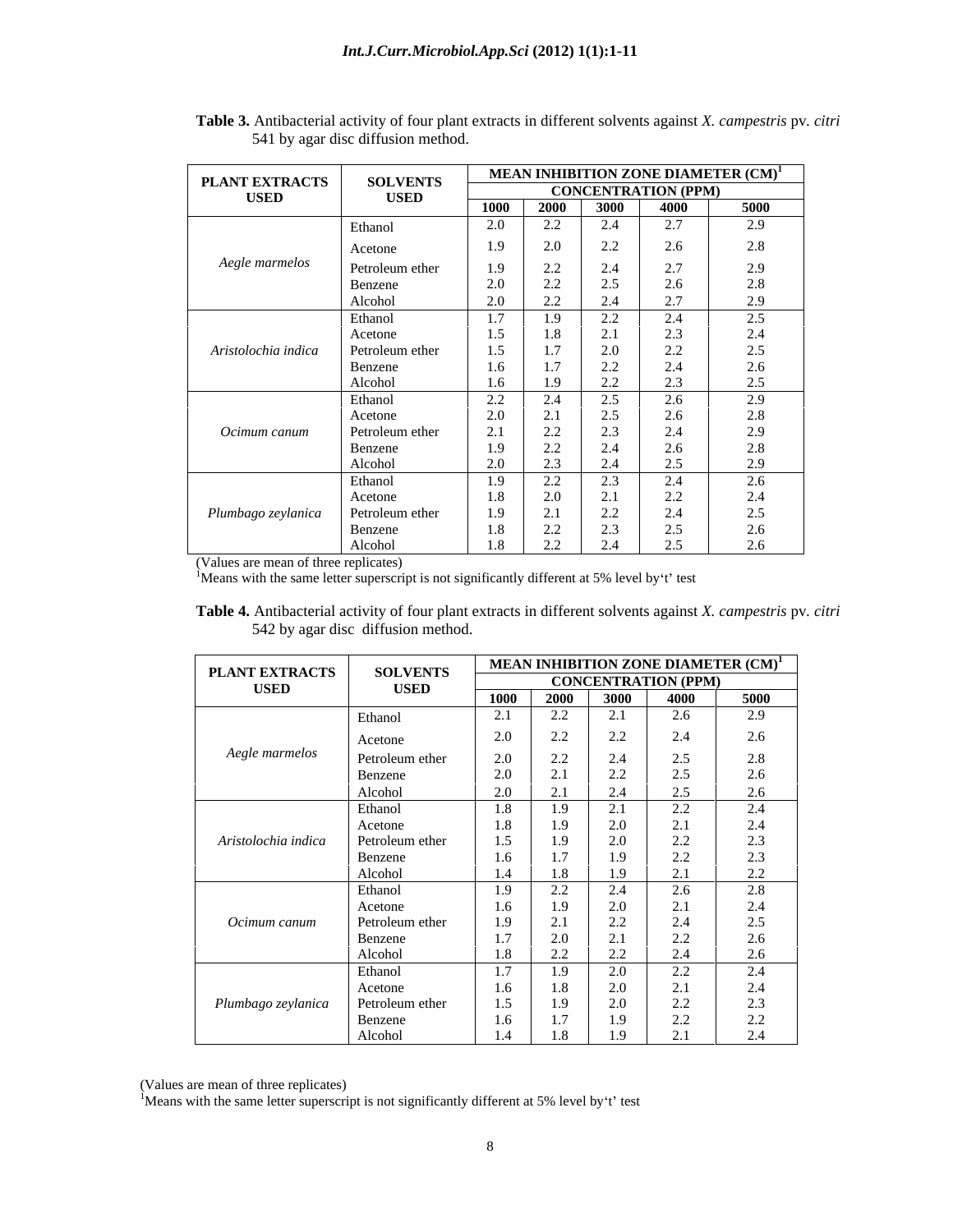| PLANT EXTRACTS      | <b>SOLVENTS</b> |      |      |                               |                                           | <b>MEAN INHIBITION ZONE DIAMETER <math>(CM)^1</math></b> |
|---------------------|-----------------|------|------|-------------------------------|-------------------------------------------|----------------------------------------------------------|
| <b>USED</b>         | <b>USED</b>     |      |      |                               | <b>CONCENTRATION (PPM)</b>                |                                                          |
|                     |                 | 1000 | 2000 | 3000                          | 4000                                      | 5000                                                     |
|                     | Ethanol         | 1.9  | 2.2  | 2.3                           | 2.6                                       | 2.8                                                      |
|                     | Acetone         | 1.6  | 1.9  | 2.2                           | 2.3                                       | 2.5                                                      |
| Aegle marmelos      |                 | 1.9  | 2.1  | 2.4                           | 2.5                                       | 2.6                                                      |
|                     | Petroleum ether | 1.7  | 2.0  | 22                            | 2.3                                       | 2.6                                                      |
|                     | Benzene         |      |      | $\mathcal{L}$ . $\mathcal{L}$ |                                           |                                                          |
|                     | Alcohol         | 1.8  | 2.2  | 2.3                           | 2.5                                       | 2.8                                                      |
|                     | Ethanol         | 1.7  | 1.9  | 2.0                           | 2.4                                       | 2.5                                                      |
|                     | Acetone         | 1.6  | 1.7  | 1.9                           | $\begin{array}{c} 2.2 \\ 2.2 \end{array}$ | 2.4                                                      |
| Aristolochia indica | Petroleum ether | 1.5  | 1.8  | 2.0                           |                                           | 2.3                                                      |
|                     | Benzene         | 1.6  | 17   | 1.9                           | 2.2                                       | 2.4                                                      |
|                     | Alcohol         | 1.4  | 1.8  | 2.2                           | 2.4                                       | 2.6                                                      |
|                     | Ethanol         | 1.9  | 2.2  | 2.4                           | 2.5                                       | 2.8                                                      |
|                     | Acetone         | 1.6  | 1.9  | 2.0                           | 2.1                                       | 2.4                                                      |
| Ocimum canum        | Petroleum ether | 1.9  | 2.1  | 2.2                           | 2.4                                       | 2.6                                                      |
|                     | Benzene         | 1.7  | 2.0  | 2.1                           | 2.4                                       | 2.6                                                      |
|                     | Alcohol         | 1.8  | 2.2  | 2.4                           | 2.6                                       | 2.8                                                      |
|                     | Ethanol         | 1.7  | 1.9  | 2.0                           | 2.2                                       | $2.6\,$                                                  |
|                     | Acetone         | 1.6  | 1.8  | 2.0                           | 2.1                                       | 2.6                                                      |
| Plumbago zeylanica  | Petroleum ether | 1.5  | 1.9  | 2.0                           | 2.2                                       | 2.3                                                      |
|                     | Benzene         | 1.6  | 1.7  | 1.9                           | 2.2                                       | 2.5                                                      |
|                     | Alcohol         | 1.4  | 1.8  | 1.9                           | 2.1                                       | 2.4                                                      |

**Table 5.** Antibacterial activity of four plant extracts in different solvents against *X. campestris* pv. *citri* 543 by agar disc diffusion method.

(Values are mean of three replicates)<br><sup>1</sup>Means with the same letter superscript is not significantly different at 5% level by t' test

**Table 6.** Antibacterial activity of four plant extracts in different solvents against bacterial isolate *X. campestris* by agar disc diffusion method.

| PLANT EXTRACTS<br><b>USED</b><br>Aegle marmelos<br>Aristolochia indica<br>Ocimum canum<br>Plumbago zeylanica | <b>SOLVENTS</b>    |                   |                                           |         |                            | <b>MEAN INHIBITION ZONE DIAMETER <math>(CM)^1</math></b> |
|--------------------------------------------------------------------------------------------------------------|--------------------|-------------------|-------------------------------------------|---------|----------------------------|----------------------------------------------------------|
|                                                                                                              | <b>USED</b>        |                   |                                           |         | <b>CONCENTRATION (PPM)</b> |                                                          |
|                                                                                                              |                    | 1000              | 2000                                      | 3000    | 4000                       | 5000                                                     |
|                                                                                                              | Ethanol            | 2.0               | $\Omega$<br>$\mathcal{L}$ , $\mathcal{L}$ | 2.3     | 2.7                        | 2.9                                                      |
|                                                                                                              | Acetone            | 1.8               | 1.9                                       | $2.2\,$ | 2.4                        | 2.5                                                      |
|                                                                                                              | Petroleum ether    | 2.0               | 2.1                                       | 2.4     | 2.5                        | 2.6                                                      |
|                                                                                                              | Benzene            | 1.9               | 2.0                                       | 2.2     | 2.4                        | 2.6                                                      |
|                                                                                                              | Alcohol            | $\bigcap$ 1       | 2.2                                       | 2.4     | 2.5                        | 2.9                                                      |
|                                                                                                              | Ethanol            | $\angle 1$<br>1.9 | 2.2                                       | 2.3     | 2.4                        | 2.6                                                      |
|                                                                                                              | Acetone            | 1.8               | 2.0                                       | 2.1     | $2.2\,$                    | 2.4                                                      |
|                                                                                                              | Petroleum ether    | 1.9               | 21                                        | 2.2     |                            |                                                          |
|                                                                                                              | Benzene            | 1.8               | $\mathcal{L}$ .<br>22                     | 2.3     | $2.4$<br>$2.5$             | $\frac{2.5}{2.6}$                                        |
|                                                                                                              | Alcohol            | 1.9               | $\mathcal{L}$ . $\mathcal{L}$<br>22       | 2.4     | 2.5                        | 2.6                                                      |
|                                                                                                              | Ethanol            | 2.2               | $\sqrt{2}$<br>2.4                         | 2.5     | 2.7                        | 2.9                                                      |
|                                                                                                              | Acetone            | 2.0               | 21                                        | $2.5\,$ | $2.6\phantom{0}$           | 2.8                                                      |
|                                                                                                              | Petroleum ether    | 2.1               | $\sim$<br>22                              | 2.4     | 2.5                        | 2.7                                                      |
|                                                                                                              |                    | 2.0               | $\angle$ . $\angle$<br>$\bigcap$          | 2.4     | 2.5                        | 2.7                                                      |
|                                                                                                              | Benzene<br>Alcohol | 21                | ۵.۱<br>$2\pi$                             | 2.5     | 2.6                        | 2.9                                                      |
|                                                                                                              | Ethanol            | $\angle 1$<br>1.8 | $\angle .4$<br>1.9                        | 2.1     | 2.2                        | 2.4                                                      |
|                                                                                                              | Acetone            | 1.7               | 1.9                                       | 2.0     | 2.1                        | 2.4                                                      |
|                                                                                                              | Petroleum ether    | 1.6               | 1.9                                       | $2.0\,$ | 2.2                        | 2.3                                                      |
|                                                                                                              | Benzene            | 1.6               | 1 <sub>7</sub>                            | 1.9     | 2.2                        | 2.3                                                      |
|                                                                                                              | Alcohol            | 15                | $\mathbf{1} \cdot \mathbf{1}$<br>1.8      | 1.9     | 2.1                        | $\Omega$<br>$\mathcal{L}$ . $\mathcal{L}$                |

(Values are mean of three replicates)  ${}^{1}$ Means with the same letter superscript is not significantly different at 5% level by t test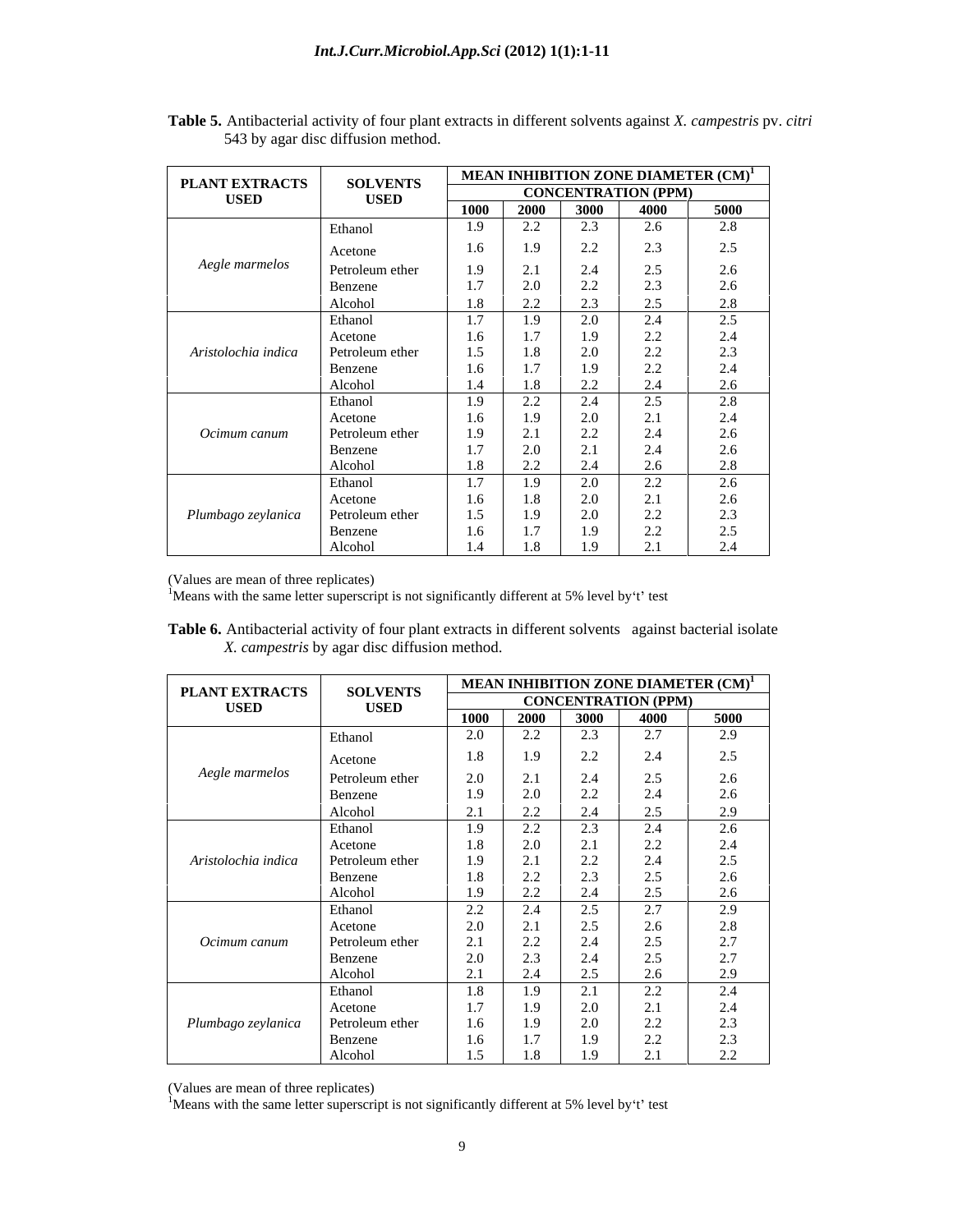The growth inhibition of these plant extracts Bacteria (Perumal *et al.,* 1999; Okunade, 2002, against *Xcc* bacterial isolate compared to bacteriomycin (positive control) at 5000 ppm bacteriomycin (positive control) at 5000 ppm showed that eighteen plant extracts, (peterolum *Ocimum canum* at 1000 ppm; ethanolic and alcoholic extracts of *Aristolochia indica* at 2000 *Aegle marmelos* and *Ocimum canum* at 5000 ppm), were equal amount of inhibition occurred when

All isolates were found tolerant to NaCl 1-5%. method. The reaction of most of the isolates to indole production, nitrate reduction, gelatin liquefaction and catalase tests are found similar with Eshetu (1981) and Gizachew (2000) studies and are also similar with general characteristic of *Xanthomonas campestris* described in Dye and Bradbury (1984). With regard to starch hydrolysis, differences in reaction among isolates were observed among isolates in this work, where all the isolates used in his work did not hydrolyze starch. Dye and Bradbury (1984) described the characteristics of *Xanthomonas campestris*, like starch neither hydrolysis with neither positive nor negative. This indicates the possibility of finding pathovars and strains as positive or negative for that specific test<br>pathogenic bacteria and development of within the species. This ensures the presence of variation among isolates of given population.

The results of this study are encouraging since the 85% of solvents include ethanol, acetone, alcholol, petroleum ether, benzene and alcohol extracts of four plants in different concentrations like 1000, 2000, 3000, 4000 and 5000 ppm all showed antibacterial activity against five isolates of *X. campestris pv. citri* strains and *X. campestris bacterial isolate* from Citrus plants by the agar disc diffusion method. The diameters of inhibition zones increased with the increase of concentration levels of plant extracts. Similar antibacterial properties of these plants have been reported in many studies, but most studied the antibacterial activity of the extracts against human pathogens. *zeylanica* at concentrations of 1000 ppm, 2000 ppm, 3000 ppm, 4000 ppm, and 5000 ppm showed significant activity against five plant pathogenic bacteria and one bacterial isolate as well as positive

Karuppusamy *et al.,* 2001; Prakash *et al.,* 2006a, 2006b).

ether and alcoholic extracts of *Aegle marmelos* and In the present study, the extracts of *Aegle*  ppm; peterolum ether, benzene and alcoholic ppm, 2000 ppm, 3000 ppm, 4000 ppm, and 5000 extracts of *Aegle marmelos, Aristolochia indica* ppm were tested against Five plant pathogenic and *Ocimum canum* at 3000 ppm and ethanolic bacteria of *X. campestris* pv. *citri* (*Xcc 5*39, 540, extracts of *Aegle marmelos* and *Ocimum canum* at 541, 542 and 543) and one *X. campestris* bacterial 4000 ppm; ethanolic and alcoholic extracts of isolate from citrus plants by the agar disc diffusion *marmelos, Aristolochia indica*, *Ocimum canum, Plumbago zeylanica* at concentrations of 1000 method. The contract of the contract of the contract of the contract of the contract of the contract of the contract of the contract of the contract of the contract of the contract of the contract of the contract of the co

compared to standard. **Table 7.** Antibacterial activity reference standard against *X. campestris* strains and isolate by agar disc diffusion method.

| <b>BACTERIA</b>      |                 | <b>ZONE OF INHIBITION IN CM</b>    |  |
|----------------------|-----------------|------------------------------------|--|
|                      |                 | $1000$   2000   3000   4000   5000 |  |
| X. campestris 2      |                 |                                    |  |
| X. campe             |                 |                                    |  |
| A. campes<br>ris 541 |                 |                                    |  |
|                      |                 |                                    |  |
|                      |                 |                                    |  |
| X. campestris        |                 |                                    |  |
| (Bacterial isolate   | $\sim$ . $\sim$ | 2.2 2.4 2.7 2.9                    |  |
| from citrus plants)  |                 |                                    |  |

The present study is an important step in developing plant based pesticides which are ecofriendly for the management of the plant pathogenic bacteria and development of commercial formulation of botanicals. It is important observation that all the biomolecules are polar in nature with their solubility more to ethanol, petroleum ether, acetone, benzene and alcholol. **Exercise 2008** 

The various crude extracts of *Aegle marmelos, Aristolochia indica*, *Ocimum canum, Plumbago* In conclusion, Citrus canker continues to be the cause of worldwide concern as a potentially hazardous threat to citriculture. There is a wide range of physiological, biochemical, serological, molecular and pathogenic variation among strains of bacteria associated with citrus canker. Moreover new strains are originating regularly as a result of mutation. In the present study inhibition of *x. campestris* bacterial isolate and *X.campestris* strains by some of the solvent plant extracts in different concentrations similar to the standard antibiotic (Bacteriomycin) shows that plant extracts can serve as a good alternative to chemical bactericides considering their safety, degradable qualities and cost effectiveness.